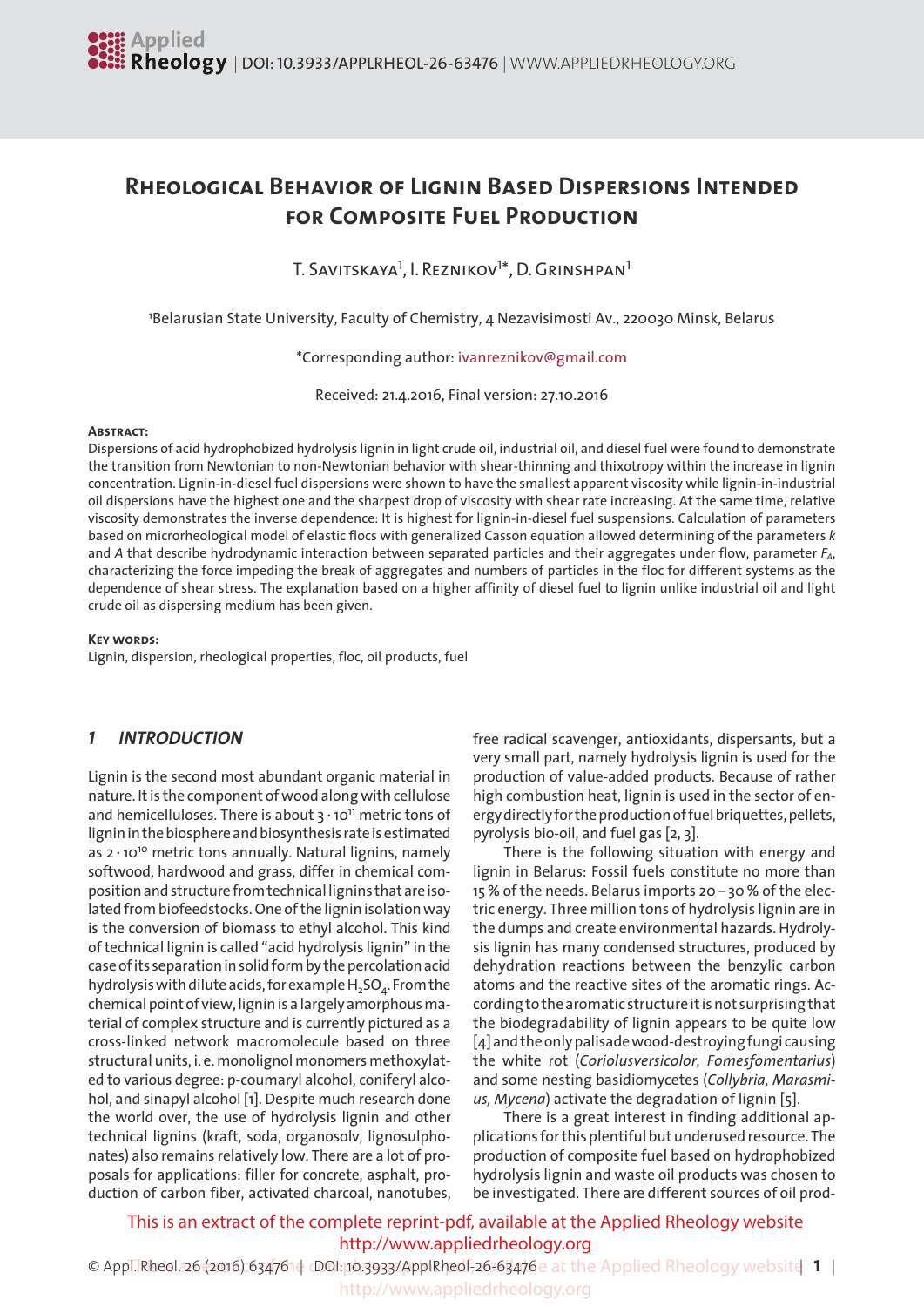

Figure 5: Relative viscosity versus shear rate for AHL suspensions with AHL content 40 % (a), 42 % (b), and 44 % (c) in LCO (1), *IO (2), and DF (3).*



*Figure 6: Number of particles in a floc for AHL suspensions in DF (1), IO (2), and LCO (3) versus share rate.*



| Medium | $\tau_0 c^{1/2}$ |                    |
|--------|------------------|--------------------|
| DF     | 0.23             | $4.46\pm0.22$      |
| LCO    | N 99             | $109.55 \pm 5.48$  |
| IО     | 7.65             | $314.62 \pm 15.73$ |

*Table 5: Calculated parameters on microrheological model of elastic flocs for AHL dispersions in various media.*



*Figure 7: Plots of hysteresis loops square versus AHL content for two fractions of AHL particles with Dx 50 = 94 mkm (a) and 531 mkm (b) for AHL-in-IO suspensions at 1000 s-1 shear stress.*

 Calculated numbers of the particles in the floc for different systems as the dependence of shear stress are presented in Figure 6. The smallest size of the flocs, i.e. aggregates of particles including liquid inside and having hydrodynamic volume, takes place in AHL-in-DF suspension. The smaller the floc size, the larger the density (number of network points) of the volume-filling network in the suspension. This is in a general agreement with higher affinity of DF to AHL. The data of thermal analysis of solid concentrated dispersion of AHL-in-DF (composition is 1:1 by mass) in the comparison with AHL-in-IO can be considered as an indirect evidence. In particular, the experimental value of maximum thermal decomposition velocity in the comparison with calculated additive value is higher in the case of AHL-in-DF system and lower in the case of AHL-in-IO, correspondingly 312 to 291 °C and 305 to 338 °C. The influence of AHL particles size for rheological behavior parameterswasestimatedforthesuspensionsofthreefraction

This is an extract of the complete reprint-pdf, available at the Applied Rheology website http://www.appliedrheology.org

© Appl. Rheol. 26 (2016) 6347614 *D*OI: 10.3933/ApplRheol-26-63476e at the Applied Rheology website **6** | http://www.appliedrheology.org